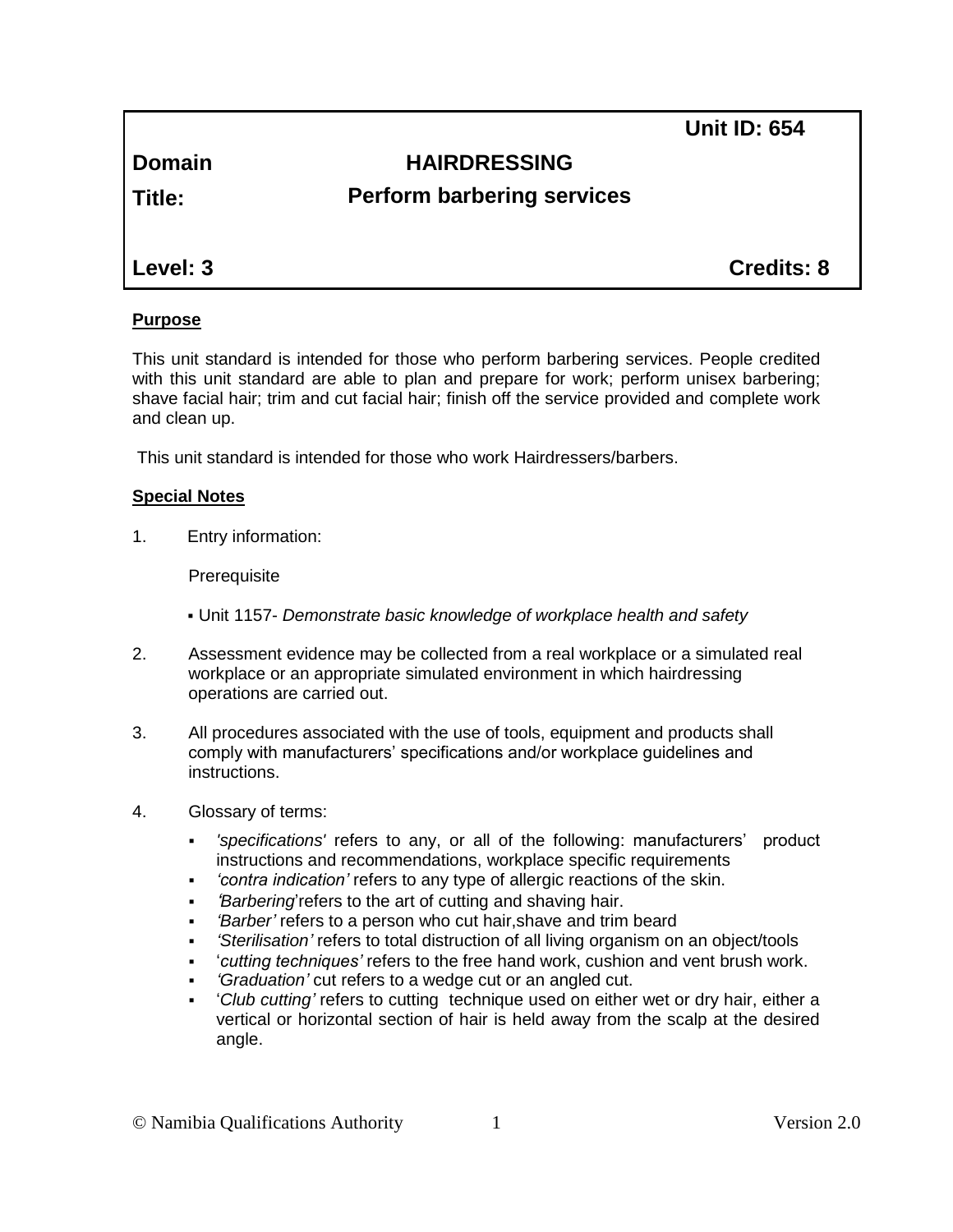- 5. Performance of all elements in this unit standard must comply with industry standards.
- 6. Regulations and legislation relevant to this unit standard include the following:
	- Labour Act, No. 11, 2007
	- Occupational Health and Safety Regulations No. 18, 1997 and all subsequent amendments.
- 7. This unit standard applies to all type of hairs and range of people from different social, cultural or ethnic backgrounds.

## **Quality Assurance Requirements**

This unit standard and others within this subfield may be awarded by institutions which meet the accreditation requirements set by the Namibia Qualifications Authority and the Namibia Training Authority and which comply with the national assessment and moderation requirements. Details of specific accreditation requirements and the national assessment arrangements are available from the Namibia Qualifications Authority and the Namibia Training Authority on [www.nta.com.na](http://www.nta.com.na/)

### **Elements and Performance Criteria**

### **Element 1: Plan and prepare for work**

## **Range**

Planning and preparation may include but is not limited to workplace inspection,equipment defect identification,clean and sterilisation of tools, assessment of conditions and hazards and determination of work requirements.Tools and equipment iclude but not limited to razor ,Ultra-Violet oven (UV)and clipper

### **Performance Criteria**

- 1.1 Work instructions, including job card, client history record and product details are obtained, confirmed and applied.
- 1.2 Safety requirements are followed in line with safety plans and policies.
- 1.3 Tools and equipment selected to carry out tasks are consistent with the requirements of the job, checked for serviceability and any faults are reported.
- 1.4 Products are safely handled and located ready for use in line with workplace procedures.
- 1.5 Measurement requirements for products are sourced and implemented in line with manufacturers' specifications and workplace procedures.
- 1.6 Environmental protection requirements are identified and applied in line with environmental plans and regulatory obligations.

© Namibia Qualifications Authority 2 Version 2.0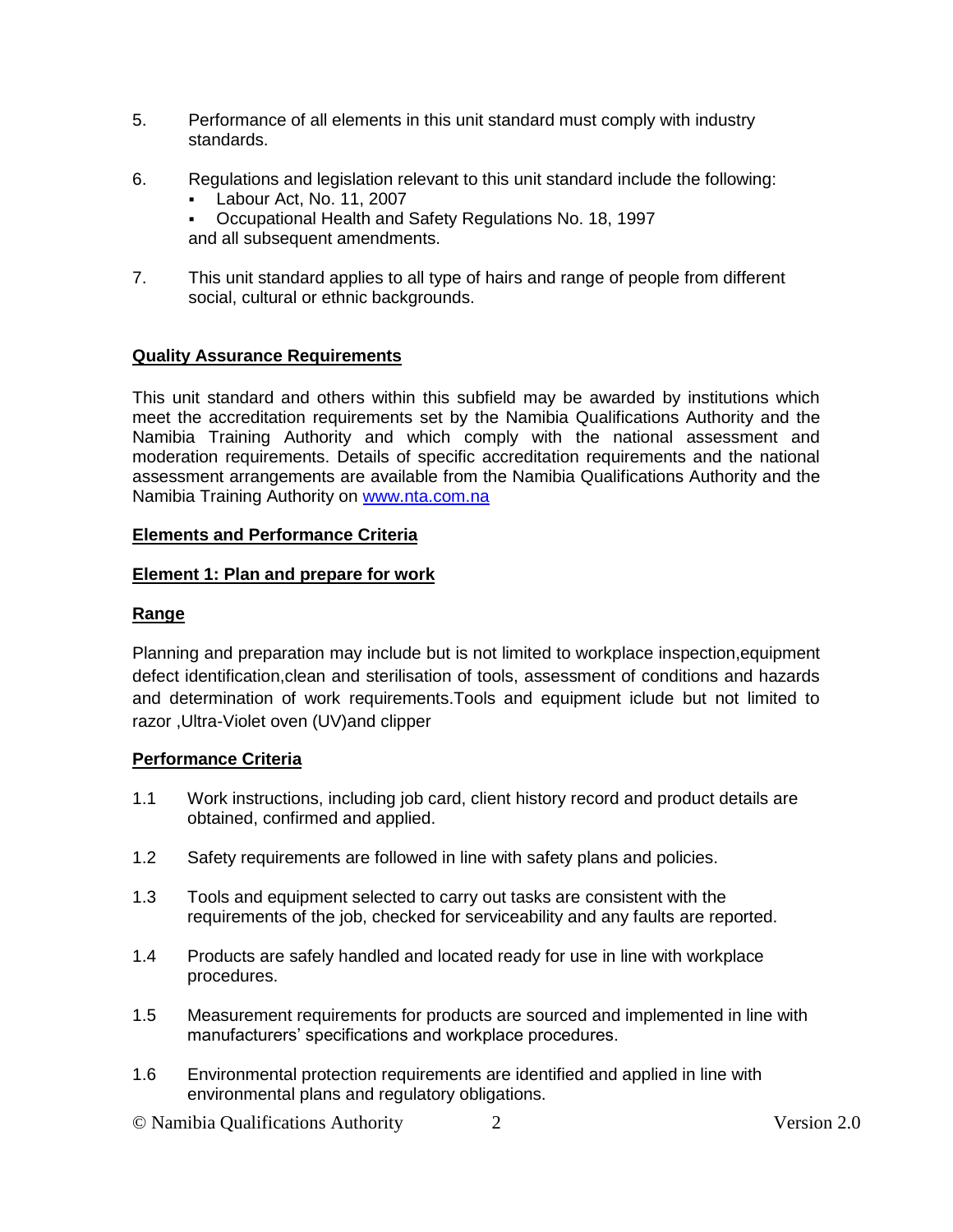## **Element 2: Perform unisex Barbering**

### **Range**

Unisex barbering may include but not limited to art of cutting techniques and shaping men and ladies' hair. Tools may include but not limited to scissors, clippers, combs and razors.

## **Performance criteria**

- 2.1 Procedures and information required for cutting men and ladie's hair using different techniques are identified and sourced in line with workplace procedures.
- 2.2 Safety requirements are followed inline with safety plans and policies
- 2.3 The appropriate cutting tools are selected and safely handled and located ready for use in line with work place procedures.
- 2.4 The cutting techniques are explained and demonstrated using practical examples.
- 2.5 The position of the client head and body posture is maintained throughout the cutting process.
- 2.6 The remaining hair is blended with the appropriate cutting tools.
- 2.7 Environmental protection requirements are identified and applied in line with environmental plans and regulatory obligations.
- 2.8 Measurement requirements for products are sourced and implemented in line with manufacturers' specifications and workplace procedures.
- 2.9 Finishing products are applied and after care are recommended.

# **Element 3: Shave facial hair**

### **Performance Criteria**

- 3.1 Procedures and information required for shaving facial hair are identified and sourced in line with workplace procedures.
- 3.2 New blades and sterilised equipments are used for every new client and in line with health and safety procedures.
- 3.3 New blades are inserted into cutthroat razor in line with workplace requirements.
- 3.4 Clients face is lathered in preparation for the shave.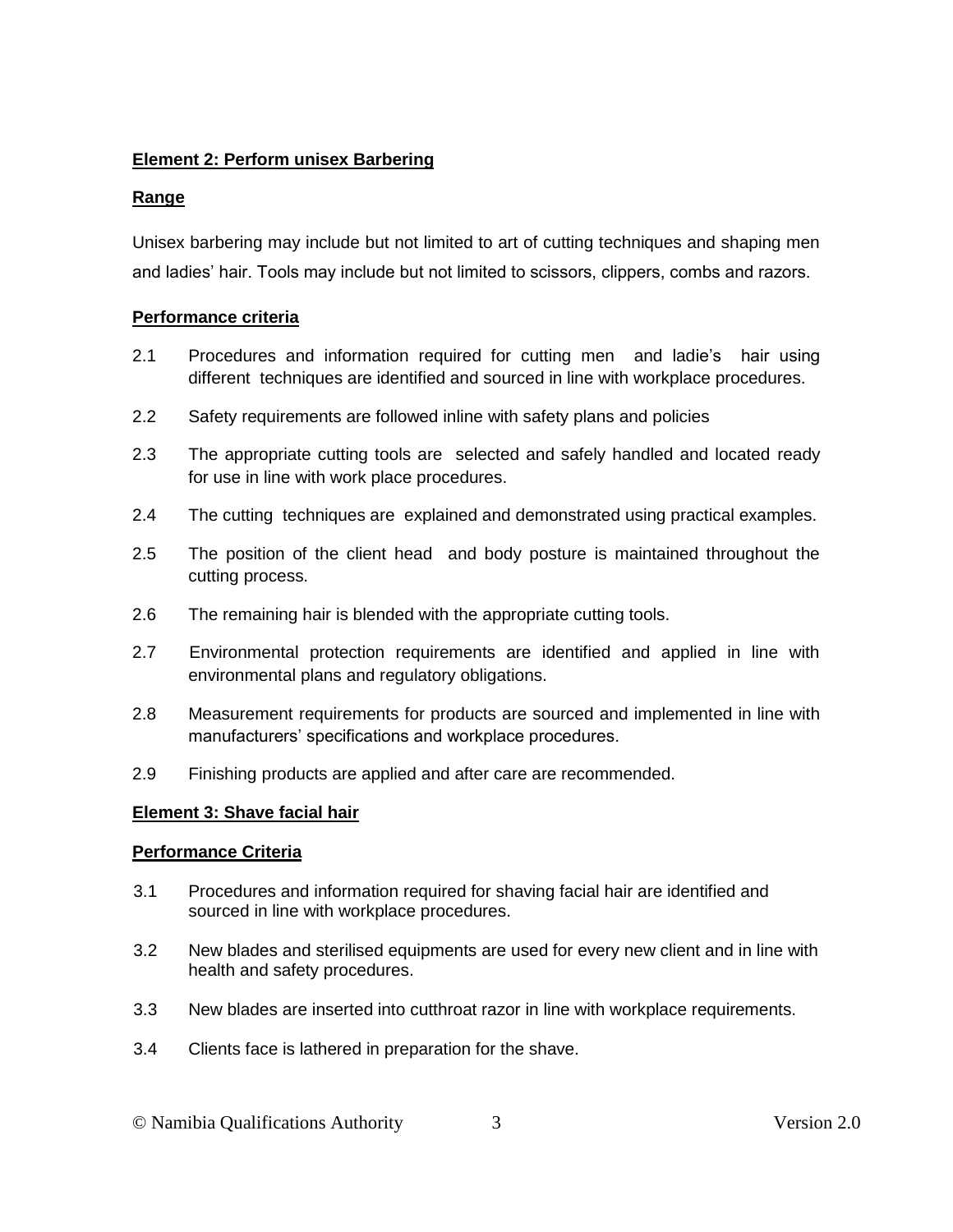- 3.5 Client's head is positioned at the proper angle and shaved using correct angle and direction.
- 3.6 Loose hair is removed from the client's face.

#### **Element 4: Trim and cut facial hair**

#### **Range**

Tools may include but is not limited to cut throat razor, blades, clippers, scissors, neck brush and combs

#### **Performance Criteria**

- 4.1 Procedures and information required for trimming and cutting facial hair are identified and sourced in line with workplace procedures.
- 4.2 New blades and sterilised equipments are used for every new client and in line with health and safety requirements.
- 4.3 Appropriate trimming and cutting tools are selected in line with the service to be provided.
- 4.4 Suitable designs are selected and applied.
- 4.5 Facial hair is trimmed and cut and design lines are followed in line with design requirements.
- 4.6 Loose hair is removed with neck brush and gown is removed in line with workplace procedures.

### **Element 5: Finish off the service provided**

#### **Range**

Finishing products may include but are not limited to after care products.

#### **Performance Criteria**

- 5.1 Procedures and information required for finishing off the service provided are identified and sourced in line with product specifications and workplace procedures.
- 5.2 The skin is cleansed thoroughly and appropriate finishing products are applied immediately after the service provided and in line with manufactures instructions.
- 5.3 Hygiene, safety and sanitisation procedures are followed throughout the process.
- 5.4 After care products are discussed with the client and advised of home care treatments.
- © Namibia Qualifications Authority 4 Version 2.0